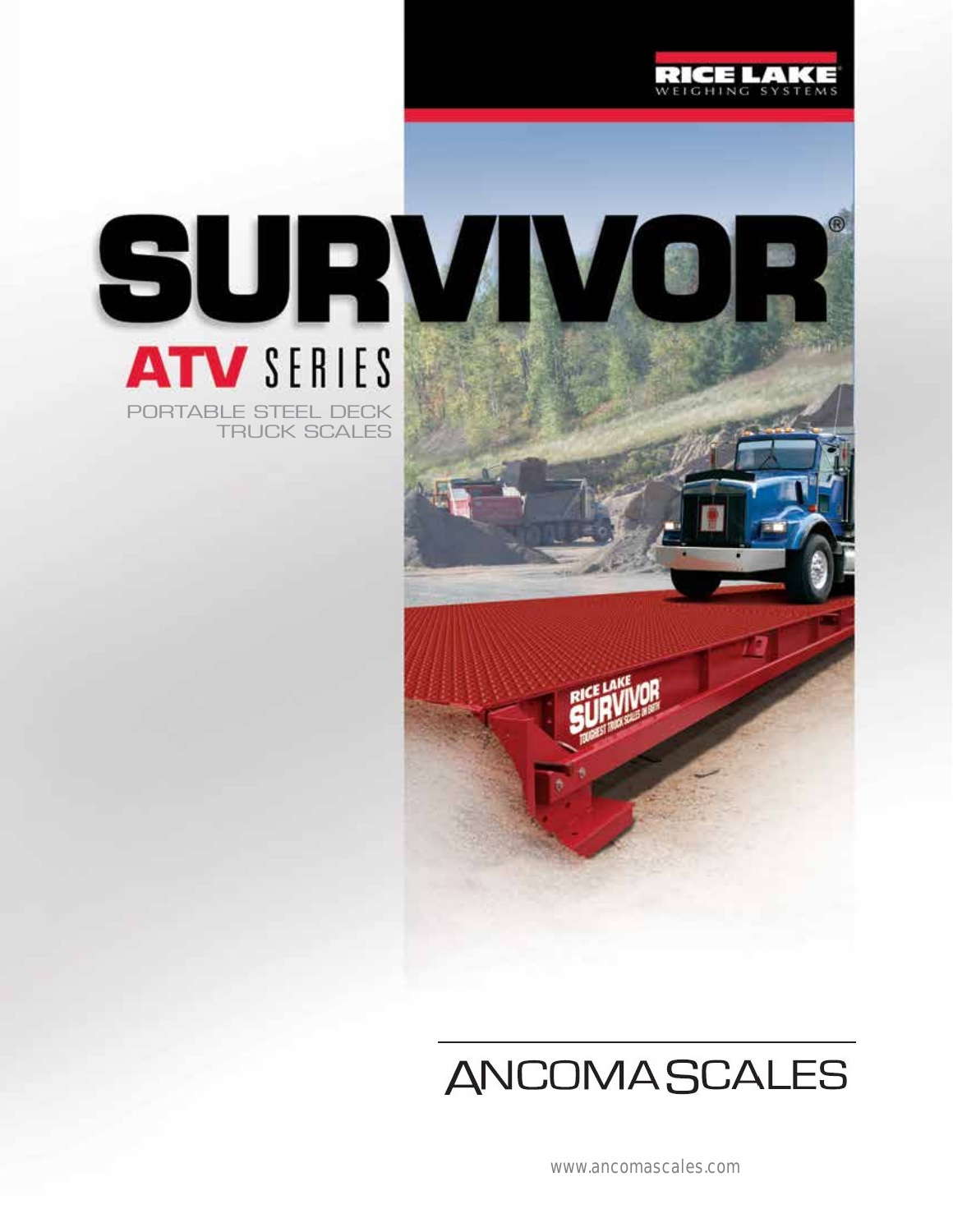# **SURVIVORATV SERIES**

### Weighing Performance You Can Count On Anytime, Anywhere

#### **Performance**

- Up to 270,000lb full scale capacity
- 100,000 lb concentrated load capacity (CLC)
- 100,000lb dual tandem axle rating (DTA)
- Strongest weighbridge for long-lasting durability
- 75,000 lb capacity load cells
- Faster, more accurate weighments and less wear with G-Force mounting system

#### **Versatility**

- Top access to load cells and junction boxes for easy installation and maintenance
- NTEP certified widths to 16.5 feet for faster processing of trucks and added safety for drivers
- Preassembled deck modules for easy installation, expansion and relocation
- Load cell protection system for worry-free transport
- Optional steel approaches and ramps available

#### Value

- More steel and higher quality construction than competitive models
- Five-year weighbridge guarantee
- Manufactured in accordance with ISO 9001 guidelines

# **Performance Meets Po**

Built from the ground up for lasting performance under the toughest conditions, Rice Lake Weighing Systems' SURVIVOR ATV Series portable vehicle scales offer the ultimate in fully electronic weighing anywhere you need it, anytime you need it. The ATV provides rigid contruction for heavy-duty weighing, yet is compact and easy to move for applications where a permanent scale installation isn't practical.

# G-Force™ patented self-checking mounting system

Exclusive design sets an entirely new standard for performance, efficiency and durability. The G-Force mounting system eliminates excess movement and scale wear by using 100% of the gravity force from the loading action against itself—instantaneously returning the scale to dead center without check rods or bumper bolts. The result? Faster processing, consistent accuracy and less maintenance.



with or concern radius or concern radius or concern radius or concern radius or concern radius or concrete approaches. The concrete approaches in the concrete approaches in the concrete approaches in the concrete approache

### Minimum Investment, Maximum Growth

The SURVIVOR ATV features an extremely low 20in profile, and allows easy setup and expandability for road construction, quarries, asphalt plants, timber operations and growing businesses where portability is a necessity.

Versatile and cost-effective, the ATV is designed to change with your business. Self-contained live modules and floating center modules make it easy to add or remove sections to fit your specific application requirements.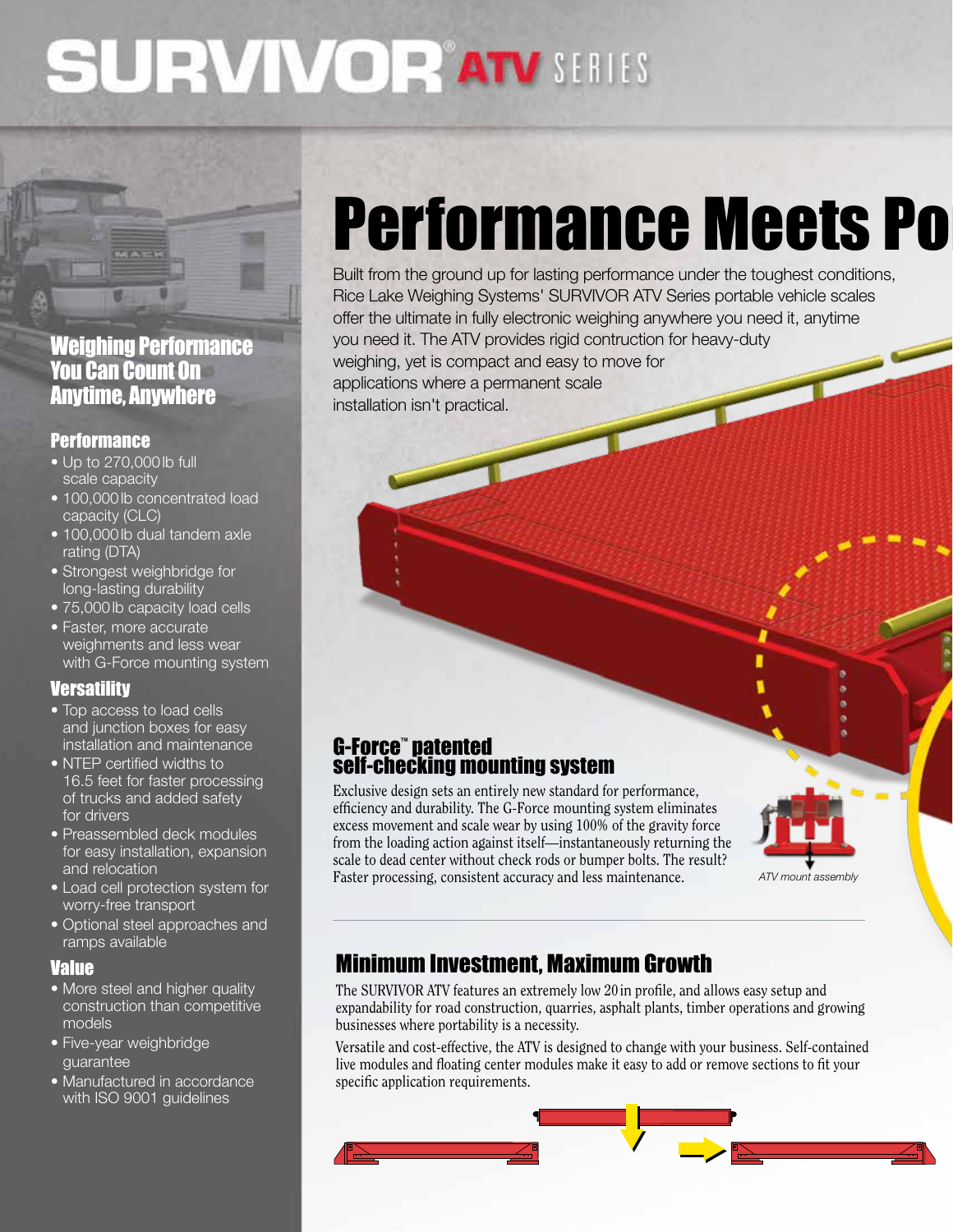## **TOUGHEST TRUCK SCALES ON**

# rtability



## Built Tough, Start to Finish

Every SURVIVOR ATV scale is made onsite at Rice Lake Weighing Systems with great pride. All weighbridge components are shotblasted, and cleaned of debris, grease and oil. After welding and assembly, each scale is painted with a high-

performance epoxy primer, followed by a finish of hard-coat, high-solids urethane primer and paint.

#### Put your investment to work fast

With factory-wired self-contained modules, installing and relocating the ATV Series scale is fast and easy. Simply unload and set the modules on level compacted gravel or concrete, backfill to bulkheads and finish ramps, wire instrumentation, calibrate the system, and you're in business!







*Backfill to bulkheads and finish ramps.*





#### Top access to all electronic components

Load cells and electronic components are accessible through the scale deck, allowing for convenient maintenance,



#### Five-Year Parts Warranty and Lighting Protection

To ensure worry-free operation, we've included a 5-year Parts Warranty that covers load cells, junction boxes, and suspension systems. It also includes a lightning protection package.

**Standard Bulkheads** Reinforced bulkheads are<br>respectively. heavily braced for high-compression.

 Bulkheads are removable for easy expansion and for use with optional steel ramps or concrete approaches.

۰ ö



End cleanout area Standard end cleanout eases debris removal to help maintain scale accuracy